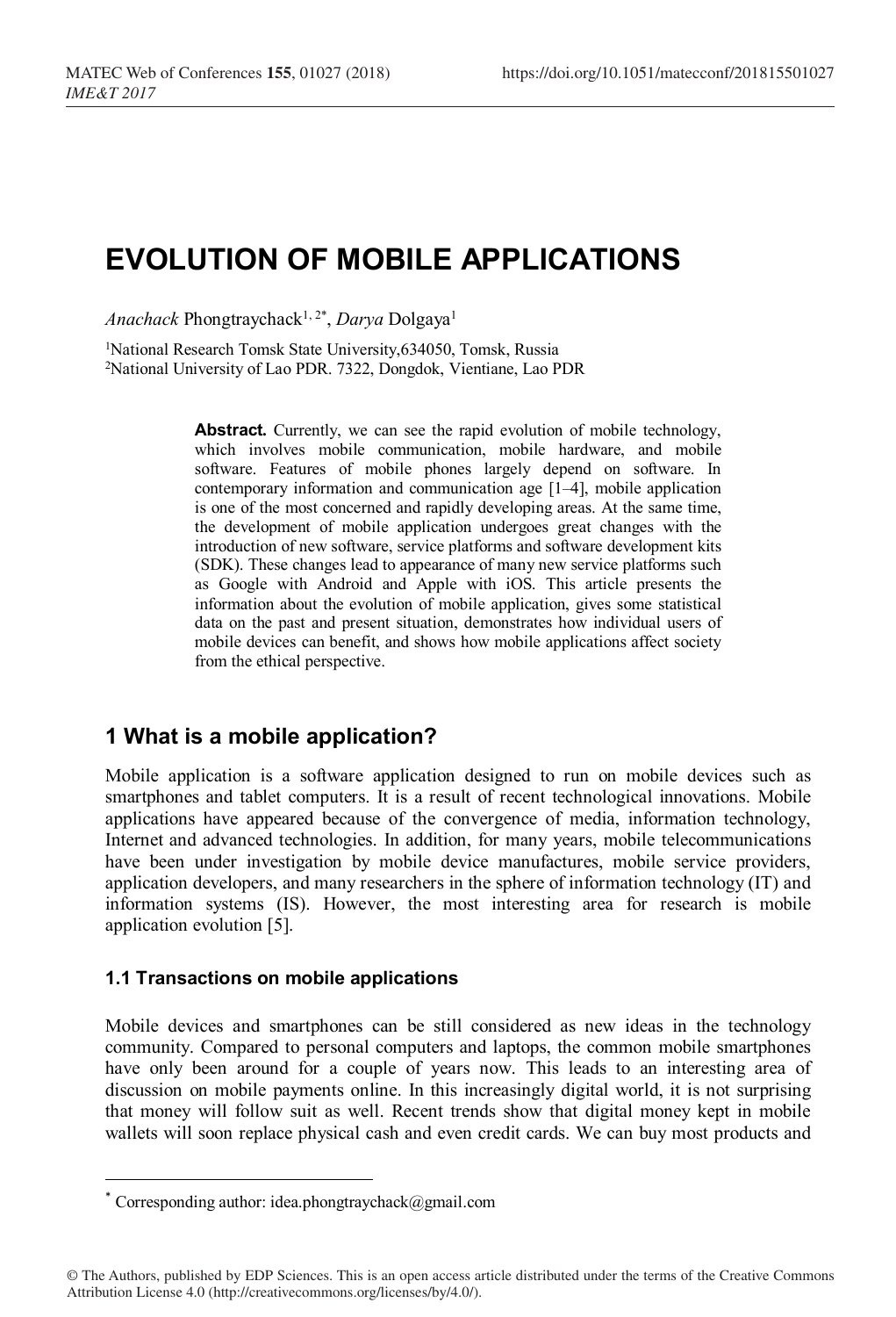services online these days via our laptops and mobile devices. It is easy to link this process to our bank accounts and online payment processors like PayPal.

SMS payments are currently one of the most popular methods of using mobile phones to pay for goods, services, or even to make person-to-person payments. In order to make SMS payments, a user needs only a phone with SMS capability. That is why many experts believe that because of the simple nature of SMS payments, they will continue to be a prospective area in mobile payments [6].

### **1.2 Specific types of services by means of mobile application**

There are four specific types of services, which can be made of mobile application.

- **Browser Access:** The applications, which we use through native browser. For example, m.yahoo.com, www.google.com, m.redbus.in, etc.
- **Hybrid Apps – Web:** You need to install an application in your device; function of the particular application requires Internet. For example, Social Networking Apps (Facebook, Twitter), Instant Messenger (Skype), E-commerce (Flipkart), Internet Speed Testing (Speedtest), etc.
- **Hybrid Apps – Mixed:** You need to install the application in your device and function of the application may require Internet. For example, there are some games to play alone or to go online for playing with different players (multi player). This category also includes medical apps where you can keep a record of your health in order to share with your friends or doctor via internet.
- **Native Apps:** The applications, which are installed in the device. For example, Reminders, Few Games, etc [7].

### **1.3 Types of software for building mobile application**

With a small investment, you can create and manage your mobile site or application using one of the platforms listed below:

- Appery.io.
- Mobile Roadie.
- TheAppbuilder.
- Good Barber.
- Appy Pie.
- AppMachine.
- GameSalad.
- BiznessApps.
- AppMakr.
- ShoutEm [8].

# **2 The goals of mobile application**

The goal for developing mobile application is to provide conditions when maximum number of users use applications for maximum time. This means that the app developed should have the appropriate quality and purpose, so that maximum users across the globe like it. In this regard, applications should meet the following requirements:

- Conformance to the purposes of users.
- Capability to reach the majority of users.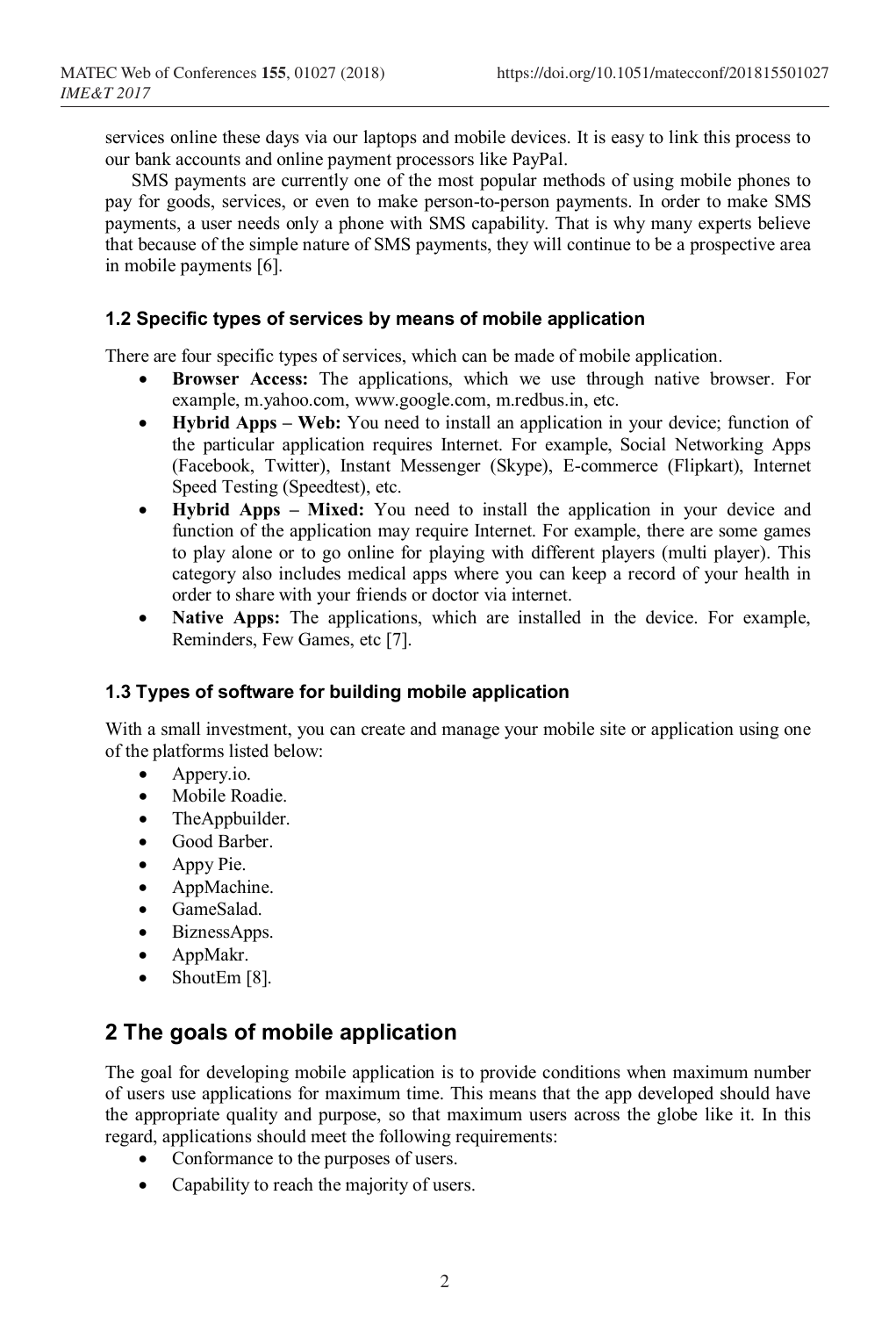- Capability to be secure.
- Being user-friendly.
- Supporting continuous improvement and engagement [9].

# **3 Mobile applications and mobile technology development**

### **3.1 How do applications facilitate the development of the society?**

Mobile applications can facilitate the development of the society by contributing to resolution of the following problems:

- Quick search of job vacancy.
- Ouick communication.
- Considerable cost saving.
- Saving time and increasing productivity.
- Less power consumption because of less computer use.
- Improvement of IT infrastructure in developing countries.
- Entertainment.

### **3.2 Generations of mobile applications**

The handset manufacturers designed and developed mobile phones of the first-generation. The competition was fierce and trade secrets were guarded. They did not want to expose the secrets of their handsets, so they developed the phone software in-house. During this period, the first "time-waster" games started to appear. Nokia was famous for putting the video game Snake on some of its earliest phones (1970-ies). Because of such things, people started to change their attitude to communication. When prices for mobile phones have dropped and batteries were improved, more people began carrying handy devices.

#### **3.3 Why are mobile applications necessary?**

Currently, almost 80% of people are online through mobile devices. Most of these people prefer mobile applications because they are easy in use and perform tasks instantly.

Users become more dependable on mobile application when solving easy tasks like booking movie tickets, checking sport's scores, buying and selling, or many other similar routine activities. These tasks can be solved by a single click. A mobile app available on apps store has more chances to convert visits into business. That assists to increase rate of sales [10].

# **4 Advantages, disadvantages and challenges of mobile application evolution**

### **4.1 Advantages of mobile applications**

Mobile applications help users by connecting them to Internet services, which are more commonly accessed by means of notebook computers. People, especially young, are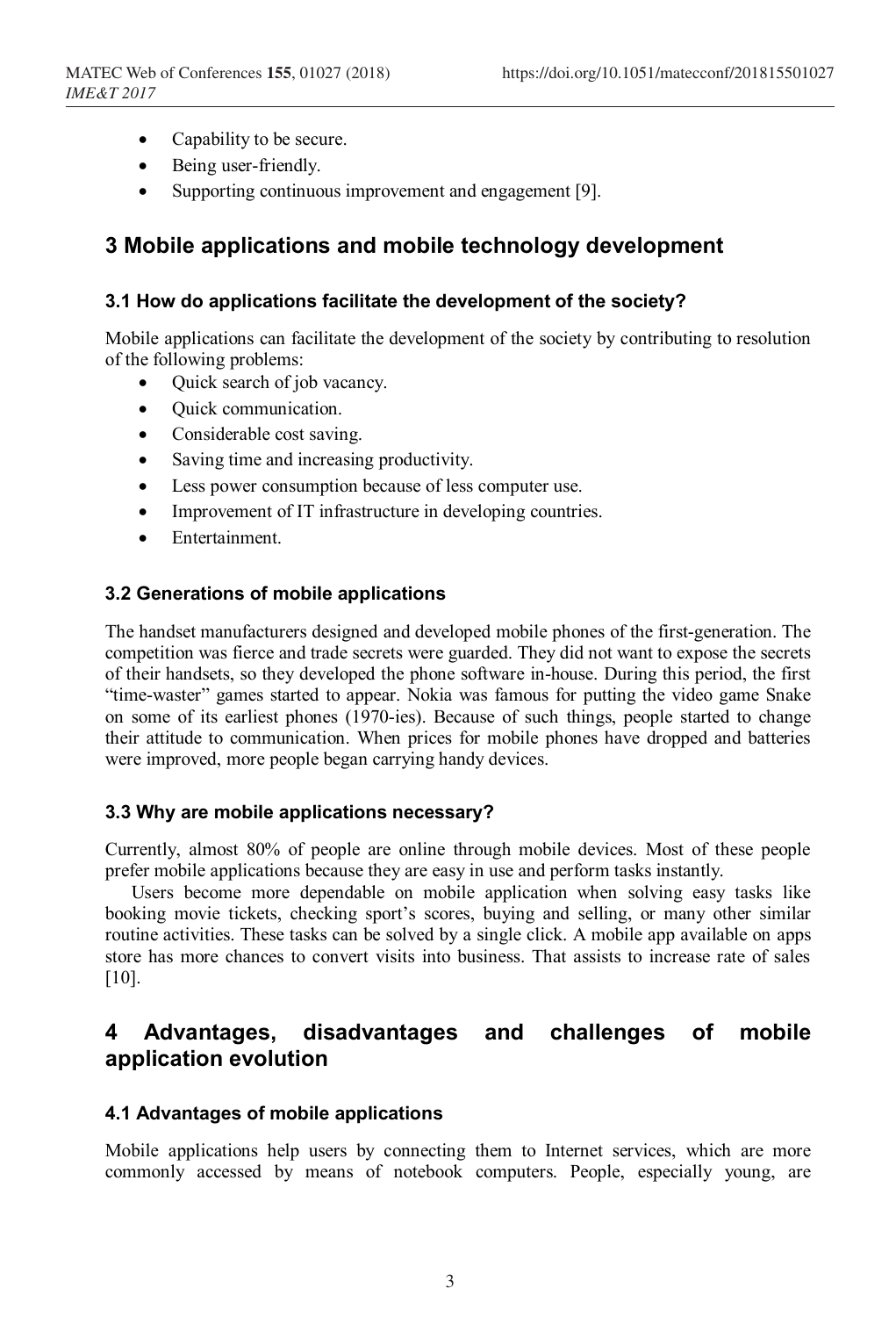constantly using their mobile devices to browse the World Wide Web and if you are not there, you are missing the opportunities. There are three main advantages of mobile application:

- Apps are a constant reminder of your business.
	- Mobile apps reinforce your brand by increasing your visibility. An app gives a business more presence on a phone than a browser bookmark does because it is always visible on the screen of a phone. This helps building loyalty with customers because your business is around them all the time.
- Apps increase customer engagement. Customers are calling out for mobile apps because they quickly connect them to businesses they most commonly want or need. Businesses are using apps to improve their processes and increase the level of accessibility by customers. The point of mobile apps is to smoothly connect and interact with customers, making it a valuable tool for the modern business.
- Apps reduce costs.

Apps reduce costs of SMS messages and paper newsletters. They simplify communications by securely, instantly and directly messaging customers. Apps reduce staff workload by information requests and phone calls [11].

### **4.2 Disadvantages of mobile applications**

Mobile applications may also have some bad effect on the society. It includes the following aspects:

- When many Internet based mobile applications are available to teenagers, they are wasting time by using Facebook, Skype, YouTube etc. The young people are in risk when using Internet games or not appropriate applications.
- Most of people use mobile devices everywhere including buses, trains, offices, colleges, universities. It may disturb other people.
- Frequent use of mobile apps is bad for human health.

### **4.3 The challenges of mobile applications**

One of the greatest challenges is to make your app visible so that people want to download it. If an app is not among the top  $50 - 100$  across a category in an app store, people will hardly ever download it.

One of the biggest challenges of mobile applications is their platform capability and limitation. In addition to interesting usability of mobile applications, they have some problems connected with platform and limitations. Let us consider a list of the main problems:

- Small screen size. On a mobile platform, it is difficult or impossible to view text and graphics like on a desktop computer screen.
- Lack of windows. We can see many windows at a time on a desktop. However, it can hardly be realized on a mobile platform.
- Navigation. Most mobile devices do not have mouse like pointer, so it has limited flexibility in navigation.
- Types of pages accessible. As a rule, mobile platforms do not support all types of file formats.
- Speed. The speed of processing and speed of connectivity of mobile platforms is slow.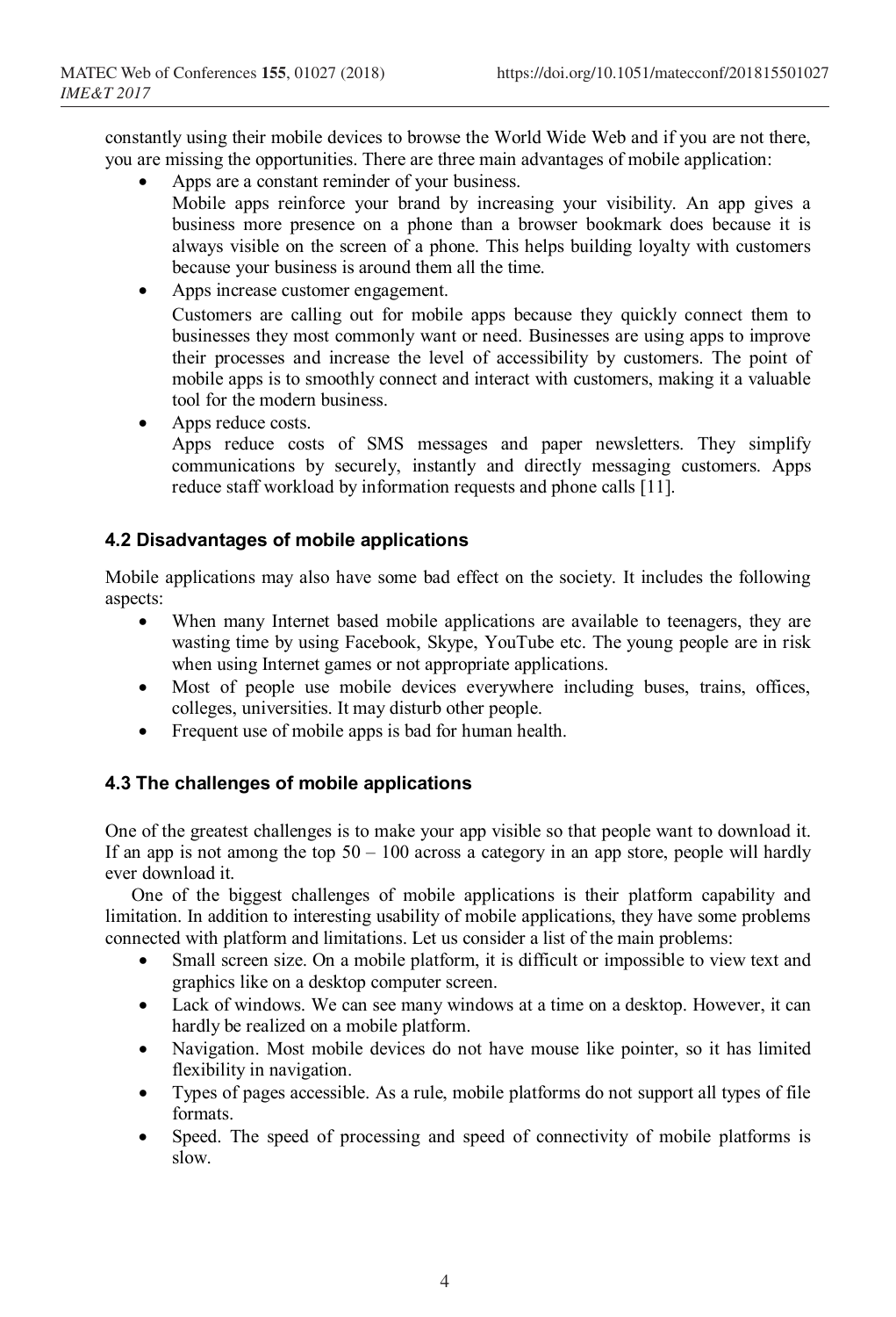- Size of messages or email. Many devices support limited number of characters in message or email.
- Cost. The cost for cellphones, mobile applications and Internet connection is high [12].

# **5 An overview of the famous mobile applications (2017)**

According to comScore's annual U.S. mobile apps report, Americans spend more than half (57%) of their digital media consumption time in apps, which is about the same as a year ago. It means that the dramatic shift to mobile apps has now leveled out in the U.S. Table 1 shows the apps-leaders, according to comScore, as measured by their penetration of the U.S. mobile app audience [13].

| 81%<br>Facebook<br>1<br>$\overline{2}$<br>71%<br>Youtube<br>3<br>68%<br>Messenger<br>61%<br>Google Search<br>4<br>5<br>Google Maps<br>57%<br>6<br>50%<br>Instragram<br>7<br>50%<br>Snapchat<br>8<br>Google Play<br>47%<br>9<br>44%<br>Gmail | Rank | <b>Applications</b> | Percentage |
|---------------------------------------------------------------------------------------------------------------------------------------------------------------------------------------------------------------------------------------------|------|---------------------|------------|
|                                                                                                                                                                                                                                             |      |                     |            |
|                                                                                                                                                                                                                                             |      |                     |            |
|                                                                                                                                                                                                                                             |      |                     |            |
|                                                                                                                                                                                                                                             |      |                     |            |
|                                                                                                                                                                                                                                             |      |                     |            |
|                                                                                                                                                                                                                                             |      |                     |            |
|                                                                                                                                                                                                                                             |      |                     |            |
|                                                                                                                                                                                                                                             |      |                     |            |
|                                                                                                                                                                                                                                             |      |                     |            |
|                                                                                                                                                                                                                                             | 10   | Pandora             | 41%        |

**Table 1.** Top 10 Mobile Apps by Penetration of App Audience in the USA, June 2017

### **5.1 Case study of mobile applications of China**

China is the biggest mobile phone market in the world. The number of mobile phone users is more than 850 million. Among them, 277 million people use mobile net citizens, which is becoming the main driving force for the rise of general net citizen scale in China.

Teenagers contribute a considerable part to mobile communication market. A large proportion of teenagers in Korea (80.6%) and Japan (77.3%) own mobile phones. In China, 48.9% of teenagers aged between 12 and 18 are mobile users. There is a big market potential to attract the other half of teenagers. Chinese mobile booming market and the success of applications on smartphones are well-known facts. It is a huge booming market where all the companies are trying to be the best. However, it is not such an easy task, since there are many things to know about this market.

### *5.1.1 Understanding of Chinese mobile market*

There is a huge potential of Chinese customers with 850 million users of smartphones. Let us go through several points here to understand the overall Chinese mobile market.

First, OS vs iOS and Android are widely dominating the market owning most of the market share; however, even if the non-friendly relation with the big Apple, iOS is the second one owning the market share. We will go deeper on this point in further analysis.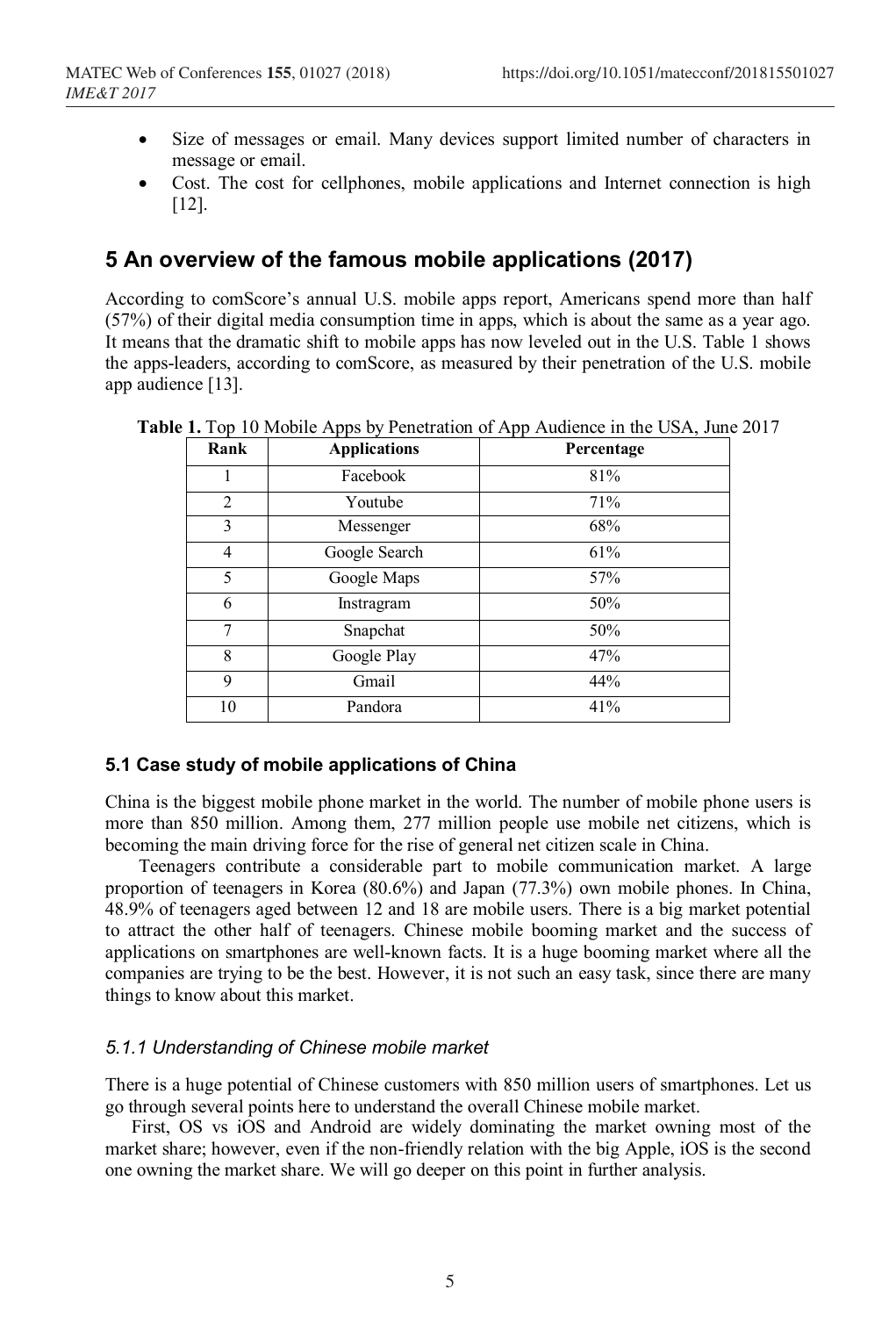Second, Chinese people are not willing to pay for mobile applications. They consider the new wave of technology as a way to make their everyday life easier. However, most of applications revenue in China are made inside the application, which includes all the purchases inside the app, for example, additional features for a game, additional functions for dating app, etc.

Third, Chinese people are selective about the choice and the selection of their applications. They need to have a wide range of options among applications. Most of downloaded applications are still mobile games.

Fourth, you have to choose your mobile application partner. There are more than 500 application stores, you might feel lost among this numerous number of applications stores, they all have different functions, some focus on games, while others tend to be more social [14].

### **6 Conclusion**

Mobile phones have changed our world completely. People use them for leisure time, business, and education. Mobile phones are not just mobile phones anymore. People rely on them for video chatting, voice calls, surfing internet, taking pictures, playing games, etc. Mobile phones have become a part of everyday life and we cannot imagine our life without a mobile phone. In addition, much of the capabilities of smartphones revolve around the applications they offer. This is very important in determining the future of smartphones. Applications give smartphones an extra edge that ordinary phones do not have. Such apps include advanced photo sharing, gaming or internet service. The opportunities for the future of mobile application are endless. It will only take some time to see, which of these innovations will be a part of our everyday life.

### **Acknowledgements**

The research presented in this paper was supported by the Russian Foundation for Basic Research (grant No 16-29-04388/17). The authors are grateful to Tatiana B. Rumyantseva from Tomsk State University for her assistance in preparing the article.

# **References**

- [1] V. Syryamkin, V. Shidlovsky. *Correlation-extremal direction-finding systems* (Tomsk State University publishing house, 2010)
- [2] S.V. Shidlovskii, J. Comp. Sys. Sci. Int **45**, 282 (2006)
- [3] D.V. Shashev, MATEC Web Conf. **79**, (2016)
- [4] D.V. Shashev, S.V. Shidlovskiy, J. Phy: Conf. Ser. **881,** (2017)
- [5] Mobile app. [Electronic resource] URL: https://en.wikipedia.org/wiki/Mobile\_app
- [6] J. Rocheleau. 6 Safety Steps To Making Secure Mobile Transactions. URL: http://www.hongkiat.com/blog/secure-mobile-payment-tips/
- [7] Types of mobile application. URL: http://softwaretestinggarbage.blogspot.ru/2012/10/types-of-mobile-application.html
- [8] Gr. Smith. 10 Excellent Platforms for Building Mobile Apps. URL: http:// http://mashable.com/2013/12/03/build-mobile-apps/#XycLK6j7ZkqA
- [9] Yo. De. What is the goal of the mobile app development? URL: https://www.quora.com/What-is-the-goal-of-the-mobile-app-development